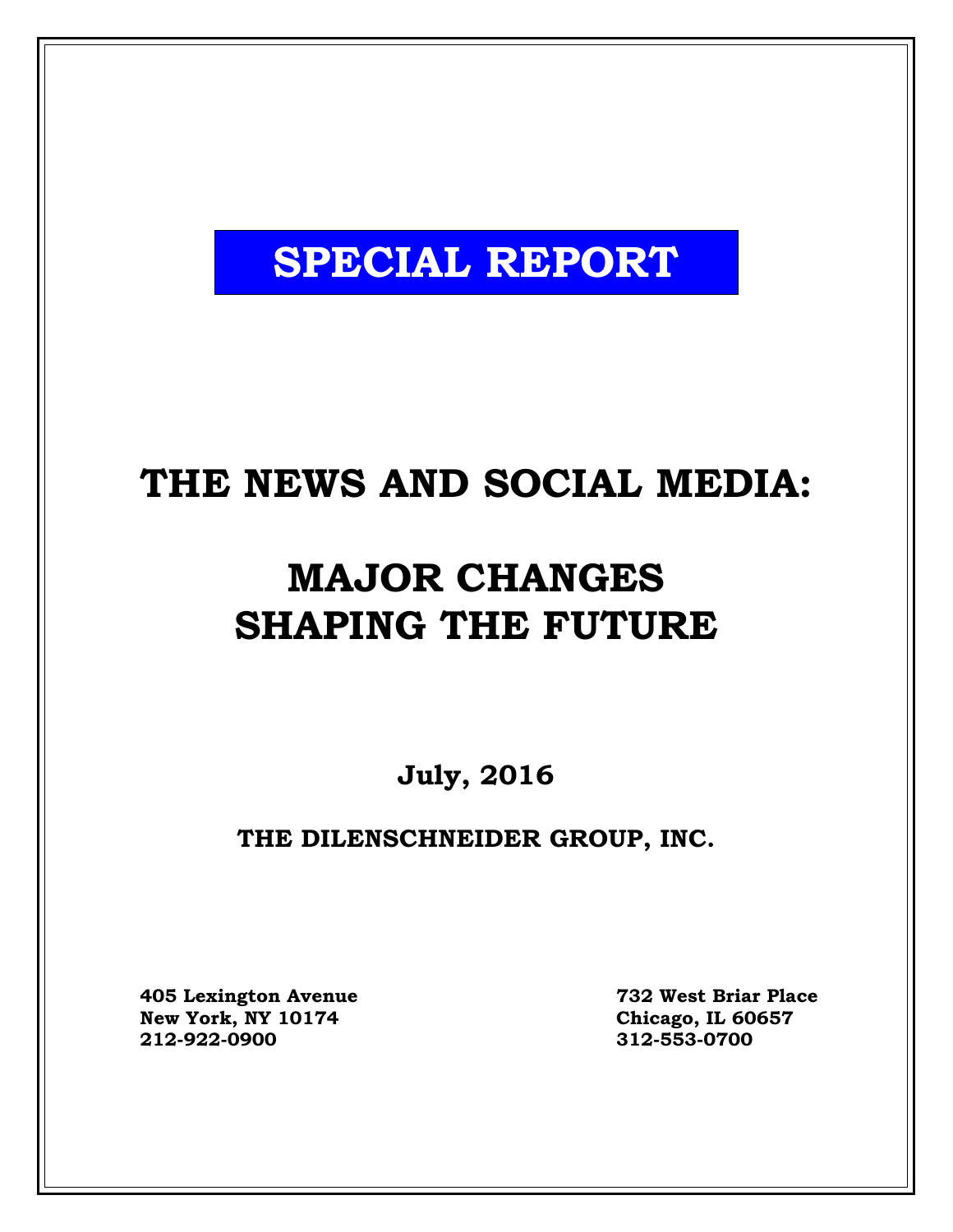Most Americans still get their news from television, radio, newspapers and magazines, but that is changing, and more rapidly than you may think.

Reliable research tells us that four in ten adults in America these days get their news from Facebook and one in ten from Twitter. And those metrics are growing daily. For Millennials (ages 18 to 35), Facebook is, by far, their No. 1 source for news about government, politics, the economy and the world, generally. It is indisputable that the number of Americans who now get their principal news from outlets like Facebook, Twitter, Google, Instagram and other digital sources is multiplying dramatically.

This trend in news gathering is not going away.

### **News Organizations or News "Distributors"**

Social media companies routinely assert that they are not news organizations. They prefer to be known as news distributors or news aggregators. The news they carry is largely not originally reported, but rather aggregated from more traditional sources. To be sure, some of what now comes under the heading of news on some social media can be trivial and puerile. Think of all those cat videos or BuzzFeed's bursting watermelons.

The Internet rightfully boasts numerous highly professional news providers such as the websites of the nation's major dailies and network TV as well as many basically Internet-only sites like Politico, the Huffington Post, Yahoo News and the newly launched BuzzFeedNews arm that will compete with the established online media outlets.

Social media posts circulate from user-to-user in near real time and typically come from a known or "trusted" source. This is not "trusted" in the typical sense of a respected news source such as *The Wall Street Journa*l or *Washington Post*, but in the sense the news or message comes from a fellow member of the reader's social media network, such as Facebook, LinkedIn, Twitter, etc. The credibility or reliability of the source is left to the reader's personal judgment and experience.

Nonetheless, whatever their formal self-identification ("mere pipelines"), the men and women who have created social media platforms have built on the unique advertising value of such an engaged young audience plus the font of information they have about them and their personal tastes.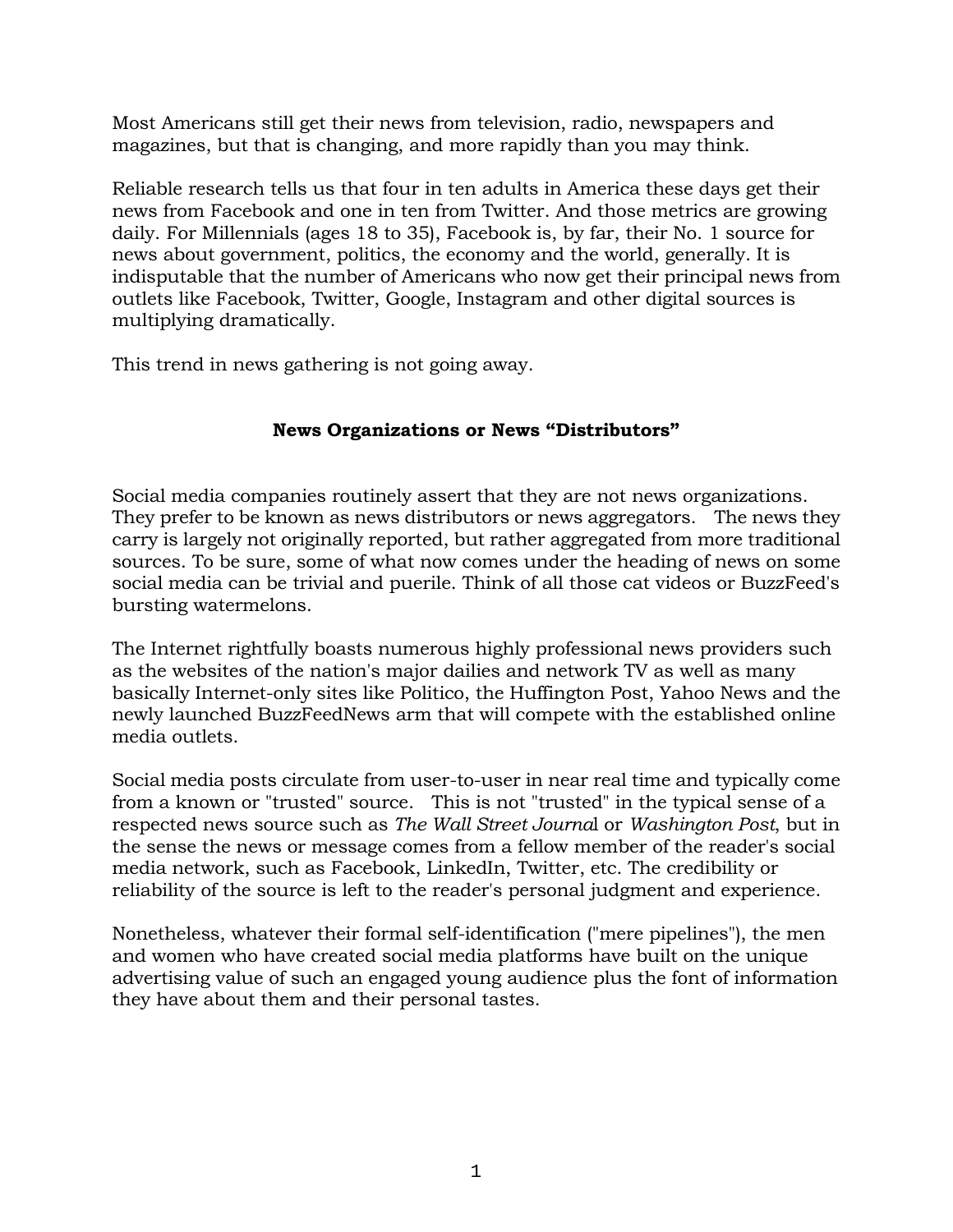News aggregators provide their users with links to the original news sources. Google News is a very popular example. Why visit a half dozen actual news sites when Google will aggregate links to all reportage on a given story or topic? The links provided by Google invariably take the reader back to the news site that created the content. In some way this expands the actual readership for the originating news organization and adds visitors to its news site, which will in turn beef up its advertising base.

Many high-end news providers limit what a nonsubscriber may access. For example, a user trying to access content may hit a pay wall that limits user access to the story. A subscriber will be given an opportunity to log in and access the full story. Different news sites have different ways to limit access. The online version of *The Wall Street Journal*, for example, will provide a brief teaser consisting of the headline and a paragraph or two. Only *WSJ* subscribers can see the full story.

Different news organizations use different variations. Some news sites limit user access to a given number of stories per month, some offer access to breaking news but charge or require a subscription to access news archives; other sites offer only a subscription option; some provide trial subscriptions, and there are other mixed variations as well.

Taken as a whole, traditional news organizations are still experimenting with ways to ensure users pay for content. All of these online subscription models amount to efforts by news providers to evolve a model that will allow them to pay their news gathering staff and cover overhead cost. A few news organization are also actively experimenting with business models that combine advertiser-created content along with traditional reportage.

### **New Services Make News More Timely**

The advantage of news being disseminated though social networks is the speed at which the information gets from the content creator to the consumer. It creates a new instant global network, but this also comes with dangers. The information and those providing it do not have to be verified and may not disclose personal biases. Online, there are no fixed standards or rules for covering and writing about newsworthy topics. Assessing credibility is left to the reader.

This issue of integrity is clearly a challenge for online news networks like Huffington Post, BuzzFeed, and Politico, and with online advertising dollars at stake on social media sites, there is concern that social media sites could be using their platform to give preferential treatment to specific stories or topics.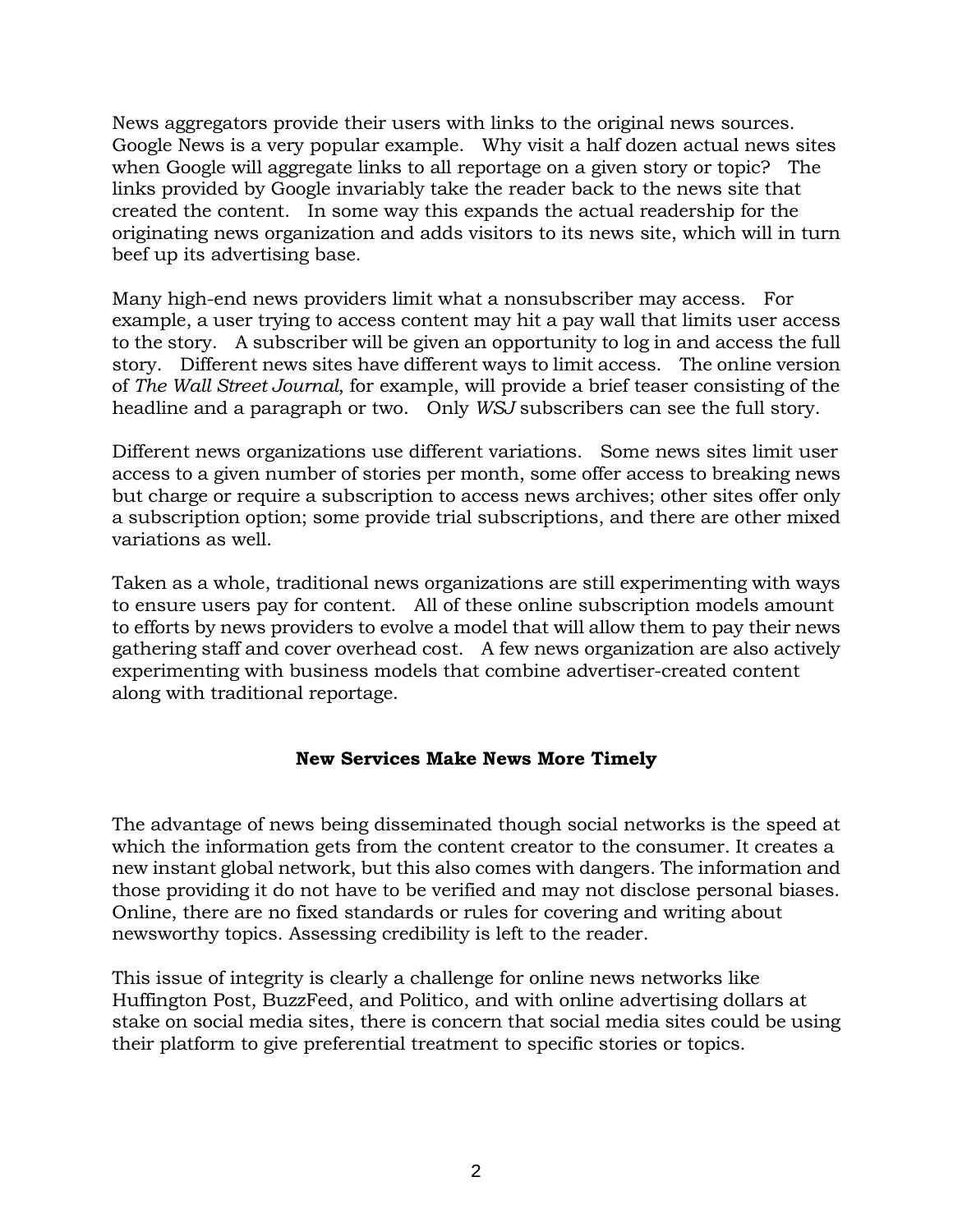In fact, Facebook recently issued a 28-page document called "Trending Topics," in which the Company details criteria its editors and algorithms utilize to select and prioritize the news they aggregate.

Going forward, one consequence is certain: As more and more young readers come of age and the older population passes from the scene, the business of reporting news will continue to change with social media being the prime mover.

This is a very significant development which will be watched and commented on by many, ranging from lawyers anxious to protect their clients to Congress prepared to provide oversight.

Journalism schools today recognize this reality and are instructing students accordingly.

The day is not too far off when social media establishes itself as a primary source for what is happening in the world for the largest segment of news readership.

### **Citizen Journalism**

This, regrettably many believe, also has a toxic downside. Social media have, for better or worse, produced a phenomenon that has been labeled "citizen journalism."

Anybody, anywhere, anytime, however disreputable and offensive their opinions may be, have a medium to give voice to pernicious views. Of course, some will defend such a development as a positive, desirable extension of free speech and democracy although that is rejected by the vast majority of thinking people. Expect to be exposed to the most extreme ideas and philosophies.

Recognize, too, that the dissemination capabilities of social media from a global, geo-political perspective have a deeply negative aspect. Sophisticated strategists at ISIS have used social media as a powerful recruiting tool, luring thousands of young Muslims from around the world to join its ranks.

All that noted, the dominance of social media among younger people has enormous implications for a democratic society and, very specifically, for corporate communications where organizations are seeking to reach and influence the behavior of people under 35.

In the new arena of social media, the walls between editorial and advertising that traditional media long established, have, for all intents and purposes, disappeared on social media. Now, algorithms largely decide upon news and advertising content.